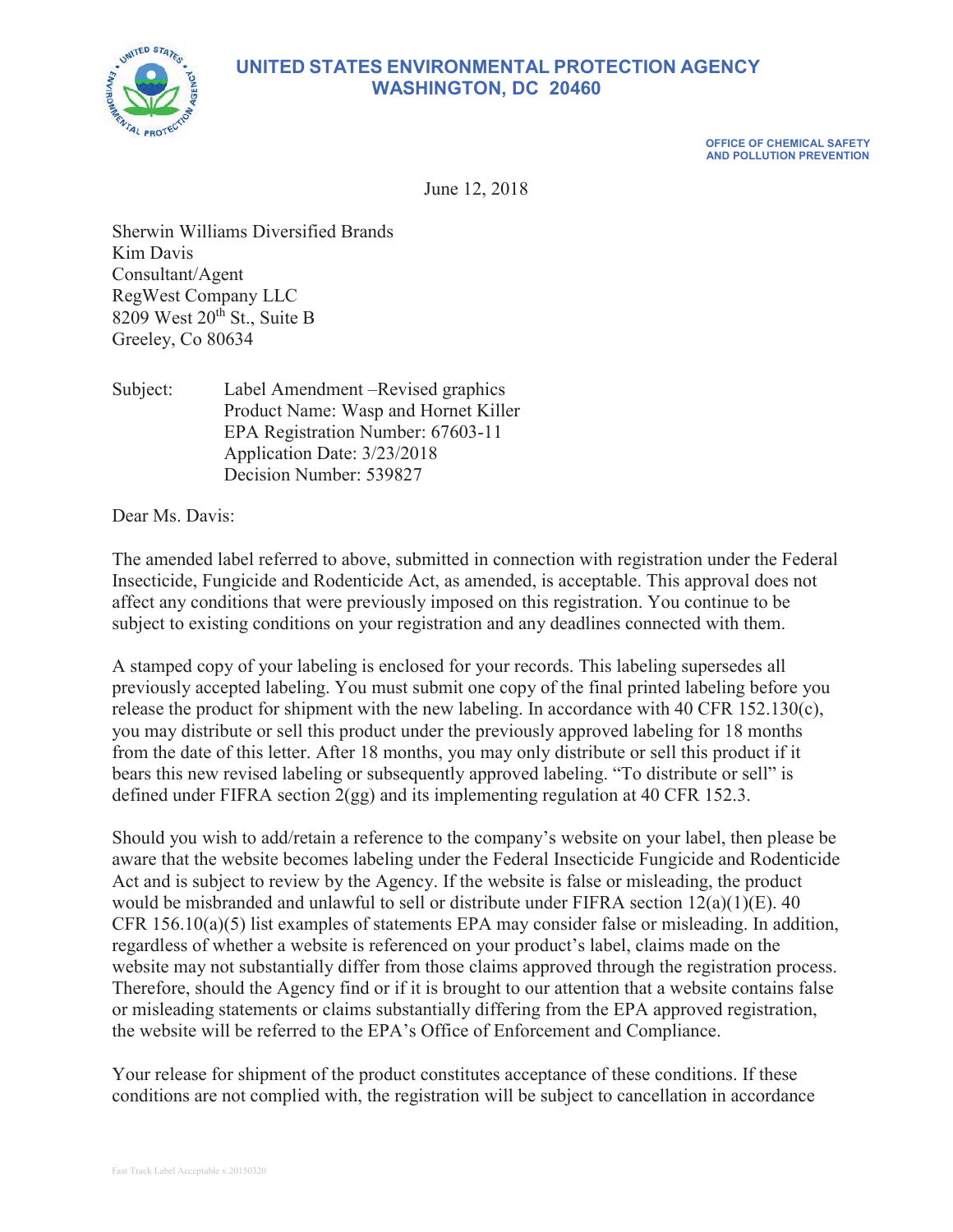Page 2 of 2 EPA Reg. No. 67603-11 Decision No. 539827

with FIFRA section 6. If you have any questions, please contact Autumn Metzger at 703-305- 5314, or Metzger.autumn@epa.gov.

Sincerely,

Elizabeth Fital

Elizabeth Fertich Product Manager 4 Invertebrate & Vertebrate Branch 1 Registration Division (7505P) Office of Pesticide Programs

Enclosure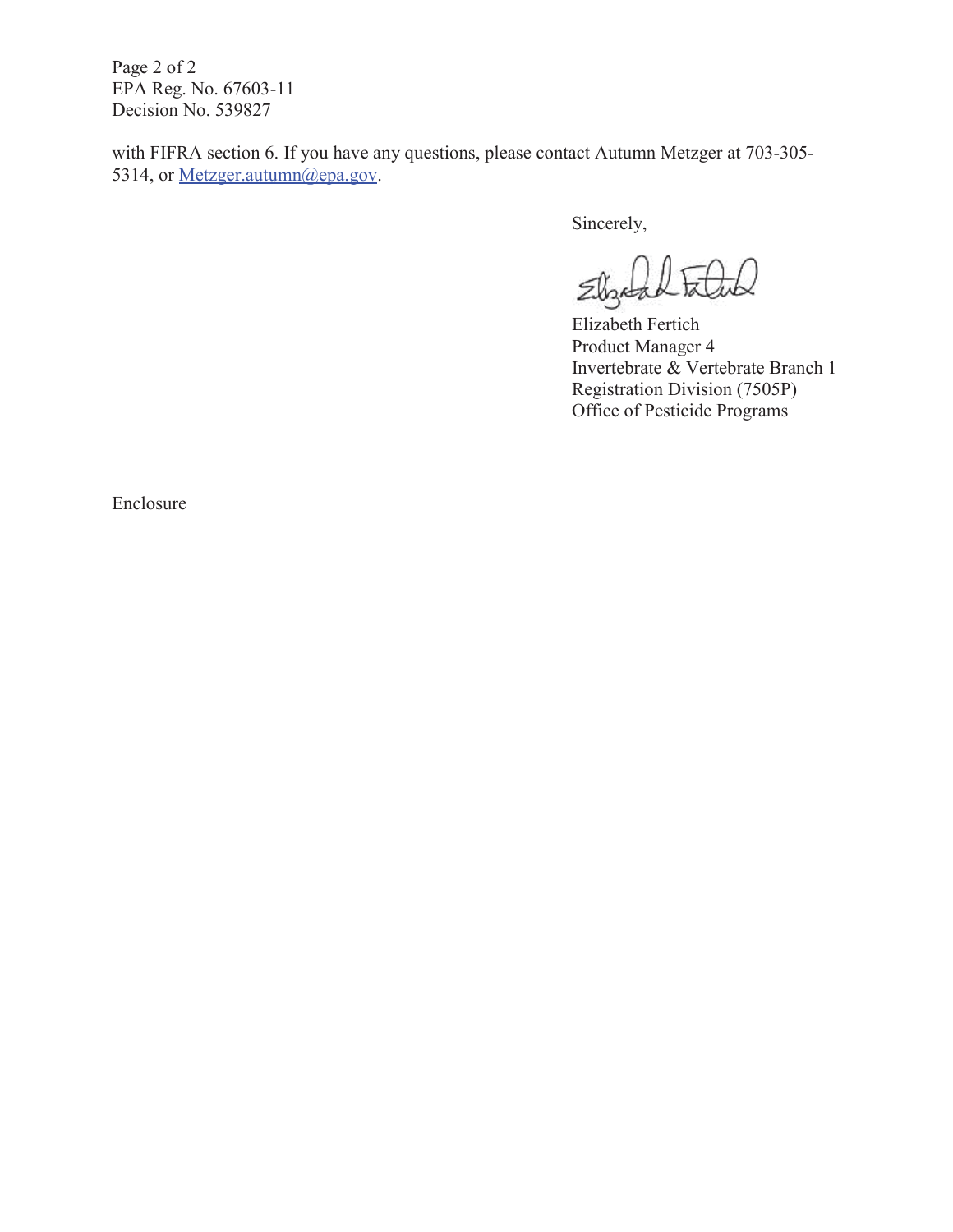

# **Wasp & Hornet Killer**

*[{Select marketing claims and/or graphics from "Marketing Claims and Graphics" section}]* 

| Active Ingredients:                                              |  |
|------------------------------------------------------------------|--|
|                                                                  |  |
|                                                                  |  |
|                                                                  |  |
|                                                                  |  |
|                                                                  |  |
| *(butyl carbityl)(6-propylpiperonyl) ether and related compounds |  |

'Contains petroleum distillate

#### **Keep Out of Reach of Children CAUTION**

**See back [side] panel for First Aid and additional Precautionary Statements.** 

**EPA Reg. No. 67603-11 EPA Est. 10900-OH-1, 33915-MI-1, 93440-OH-1** Refer to bottom of container for production facility

> **Net Weight: \_\_\_ oz. (\_\_\_\_ g)** {8 oz. through 1 pound}

*{Back [Side] Panel(s)}*

#### **First Aid**

| If in Eyes:   | Hold eye open and rinse slowly and gently with water for 15-20 minutes.<br>Remove contact lenses, if present, after the first 5 minutes, then continue rinsing eye.<br>Call a poison control center or doctor for treatment advice.                                            |
|---------------|--------------------------------------------------------------------------------------------------------------------------------------------------------------------------------------------------------------------------------------------------------------------------------|
| If Swallowed: | Immediately call a poison control center or doctor for treatment advice.<br>$\bullet$<br>Do not induce vomiting unless told to do so by a poison control center or doctor.<br>Do not give any liquid to the person.<br>Do not give anything by mouth to an unconscious person. |
| information.  | Have the product container or label with you when calling a poison control center or doctor, or going for treatment.<br>You may also contact 1-800-222-1222 {or other appropriate 24/7 number} for emergency medical treatment                                                 |

**Note to Physician:** Contains petroleum distillate – vomiting may cause aspiration pneumonia.

*{Note: The First Aid statements grid format will be used if market label space permits; otherwise a paragraph format will be used.}*

## **PRECAUTIONARY STATEMENTS**

#### **Hazards to Humans & Domestic Animals**

**CAUTION: Contains petroleum distillates.** Causes moderate eye irritation. Avoid contact with eyes or clothing. Prolonged or frequently repeated skin contact may cause allergic reactions in some individuals.

#### **User Safety Recommendations**

Users should wash hands before eating, drinking chewing gum, using tobacco or using the toilet. Users should immediately remove clothing/PPE if pesticide gets inside, then thoroughly wash and put on clean clothing. Users should immediately remove PPE after handling this product. Wash the outside of gloves before removing. As soon as possible, thoroughly wash and change into clean clothing.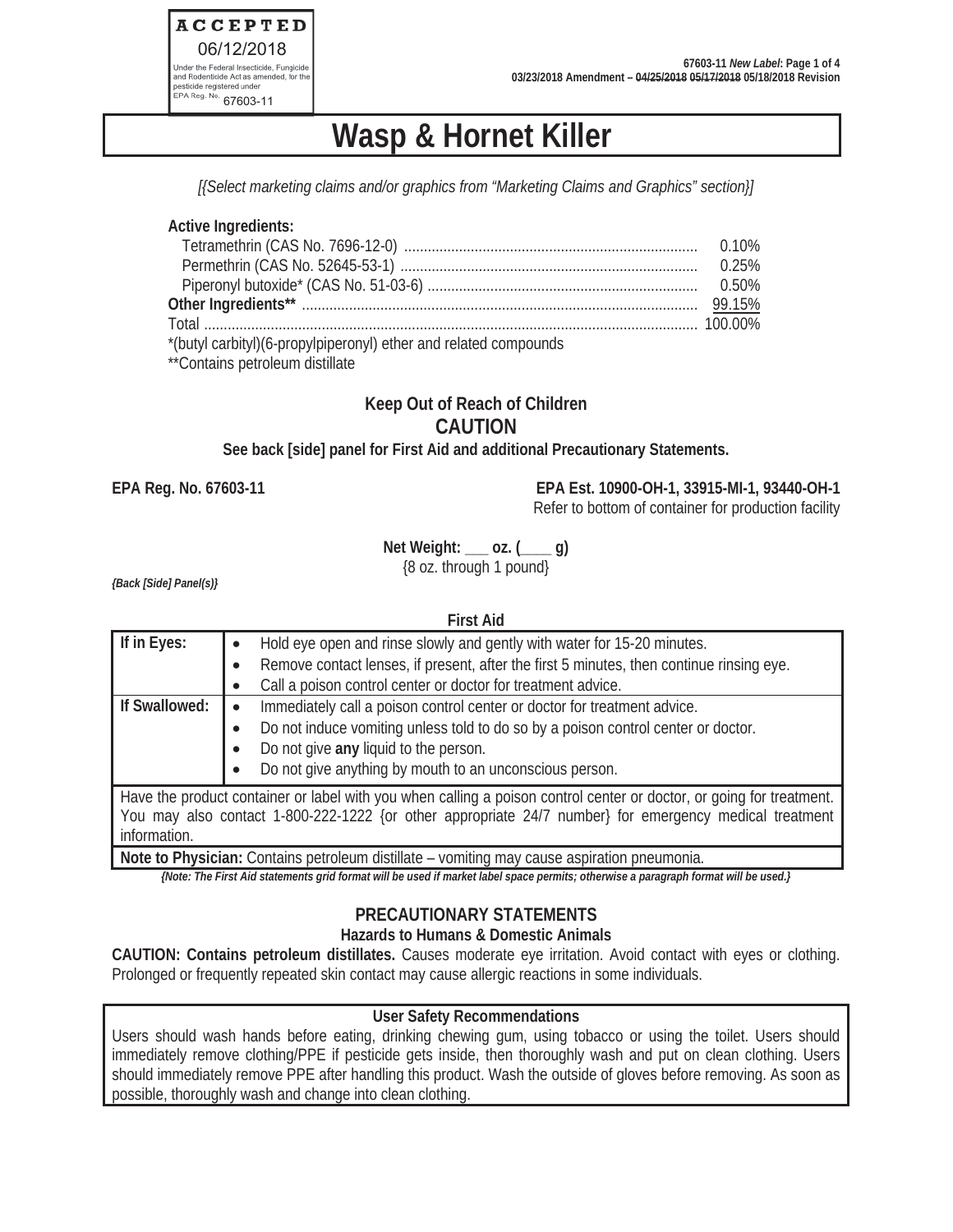#### **Physical or Chemical Hazards**

**Flammable.** Contents under pressure. Keep away from heat, sparks and open flame. Do not puncture or incinerate container. Exposure to temperatures above 130°F may cause bursting.

#### **Environmental Hazards**

This pesticide is extremely toxic to aquatic organisms, including fish and invertebrates. Do not apply directly to water, to areas where surface water is present or to intertidal areas below the mean high water mark. Do not apply when weather conditions favor drift from treated areas. Drift and runoff from treated areas may be hazardous to aquatic organisms in neighboring areas. Do not contaminate water when disposing of equipment wash waters.

This pesticide is highly toxic to bees exposed to direct treatment on blooming crops or weeds. Do not apply this product or allow it to drift to blooming crops or weeds while bees or other pollinators are foraging the treatment area.

#### **DIRECTIONS FOR USE**

It is a violation of Federal law to use this product in a manner inconsistent with its labeling.

Do not apply this product in a way that will contact adults, children or pets, either directly or through drift.

#### **Shake Well Before Using**

#### **Restrictions**

**When used indoors:** Do not allow adults, children or pets to enter the treated area until vapors/mists/aerosols have dispersed, sprays have dried and the treated area has been thoroughly ventilated; and remove pets/birds and cover fish aquariums before spraying. Not for broadcast use on indoor surfaces. Do not apply when food is present. Cover or remove exposed food. Remove or cover dishes, utensils, food processing equipment and food preparation surfaces, or wash them before use. Do not use in commercial food/feed handling establishments, restaurants or other sites where food/feed is commercially prepared or processed. Not for use in Federally-inspected meat and poultry plants. Do not apply to pets or contaminate feed, foodstuffs, dishes or utensils. Avoid directly spraying vegetation. **When used outdoors:** Do not apply this product in a way that will contact adults, children, or pets, either directly or through drift. Application is prohibited directly into sewers or drains, or to any area like a gutter where drainage to sewers, storm drains, water bodies or aquatic habitat can occur. Do not allow the product to enter any drain during or after application. All outdoor applications must be limited to only spot or crack-and-crevice treatments, except for the following permitted uses: 1) Treatment to soil or vegetation around structures; and, 2) Applications to building foundations, up to a maximum height of 3 feet. Other than applications to building foundations, all outdoor applications to impervious surfaces such as sidewalks, driveways, patios, porches and structural surfaces (such as windows, doors and eaves) are limited to only spot and crack-and-crevice applications. Do not water treated area to the point of runoff. Do not make applications during rain.

#### **Read Entire Label**

For best results, spray in early morning or late evening when insect activity is minimal. Stand a safe distance from nest and not directly underneath. May cause staining (darkening) of asphalt surfaces and shingles. [Remove protective cap.] Hold can upright and point spray opening toward nest with wind at your back. Spray until nest is thoroughly saturated to kill the entire nest population. Residual action will keep wasps and hornets from returning to the nest. Wait at least 24 hours before removing the nest.

**To Kill Bees, Hornets, Yellow Jackets and Wasps** under eaves, screens, window frames, doors, patios, cracks, holes or crevices or wherever insects are noticed, spray for about 1-2 seconds where insects enter, such as outside plumbing, faucets, etc., and cracks or crevices in foundation as well as along sills and ledges.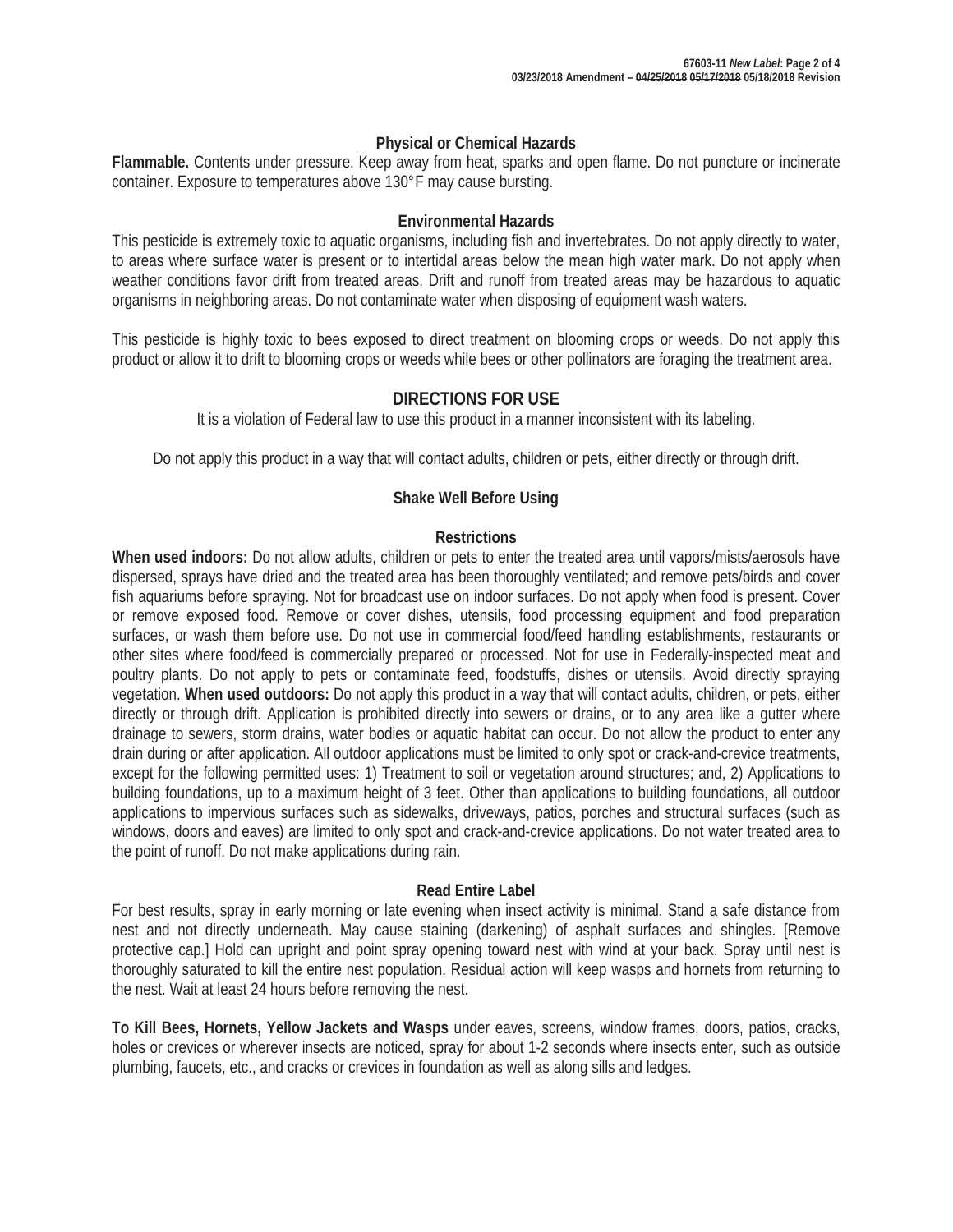### **Storage and Disposal**

Do not contaminate water, food or feed by storage or disposal.

**Pesticide Storage:** Store in a cool, dry area inaccessible to children and pets and away from heat, sparks and open flame. **Pesticide Disposal and Container Handling:** Do Not Incinerate or Puncture! **If empty:** Offer for recycling if available; otherwise dispose of in trash. [This container may be recycled in aerosol recycling centers. At present, there are only a few such centers in the country. Before offering for recycling, empty the can by using the product according to the label.] **If partly filled:** Call your local solid waste agency for disposal instructions. *{Per PR Notice 2007-4 the batch code/lot number will appear on the label or container.}* 

**Important Note:** To the extent not prohibited by applicable law, Buyer assumes all risks of use, storage or handling of this material not in strict accordance with directions given herewith.



*{Marketing Claims and Graphics}*

Can be Used Both Indoors (attics and other places where nests are built) and Outdoors on Wasp and Hornet Nests Contains the Synergist Piperonyl butoxide with Permethrin & Tetramethrin Dielectric Breakdown Voltage of 33,000 Volts (non-conductive up to 33,000 volts) Electrically Non-Conducting Garden Center Size Gives Knockdown & Kill of Wasps, Hornets, Yellow Jackets & Bees House & Yard Line Instant Kill Instant Knockdown Prevents Nesting Instantly Drops Wasps, Hornets, Yellow Jackets & Bees Jet Spray – Will Reach up to 20 Feet above Ground Kills Fast Kills Nests and Listed Insects with Residual Action Kills on Contact Wasps, Hornets, Yellow Jackets and Bees Kills the Entire Nest Kills Wasps, Hornets Yellow Jackets & Bees Kills with Residual Action as Wasps & Hornets Return to Nest Quick Kill Sprays up to 20 Feet Order No. {appropriate number} Made in U.S.A.



Contains no CFCs or other ozone depleting substances. Federal regulations prohibit CFC propellants in aerosols.